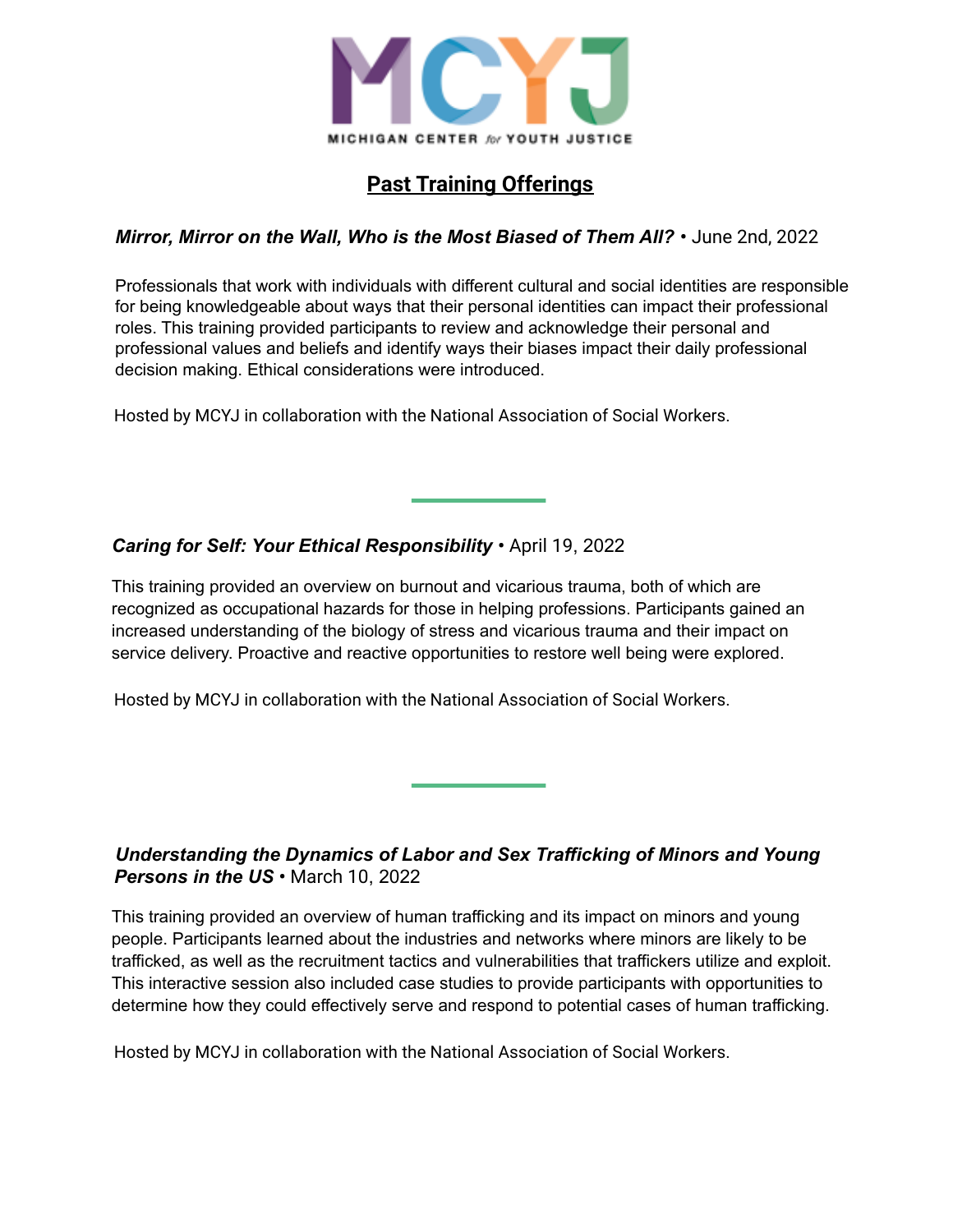#### *Engagement: The Foundation for Effective Services* **•** November 17, 2021

This training covered how engagement with youth and families is a critical part of delivering effective services. The facilitator discussed how to support participants in the ongoing process of engagement and consider trauma-informed culturally responsive practices and strategies to implement. Participants left the training having learned to identify stages of service delivery, how to describe engagement as a skill for service delivery, and how methods for engagement can be used with families and youth receiving services from juvenile justice programs.

Hosted by MCYJ in collaboration with the National Association of Social Workers.

### *Best Practices for System Care Services to LGBT+ Youth* **•** September 30, 2021

This workshop raised awareness and provided examples of clinical tools for supporting LGBT+ youth across various systems of care, with an emphasis on improving outcomes for overall mental wellness for clients/patients. Time was taken to highlight barriers to quality care within youth-serving agencies, major psychosocial stressors, and protective and resilience factors for LGBT+ youth (teens and emerging adults). Recommendations for culturally responsive strategies were offered and discussed.

Hosted by MCYJ in collaboration with the National Association of Social Workers.

#### *Fostering Identity Development and Resilience in Youth* **•** June 22, 2021

Lived experiences and losses often create ambiguity and uncertainty leading to grief, loss of self-esteem, and personal challenges. Participants in this skills-building training explored and identified opportunities to foster youth identity and resilience. Focused attention was paid to 'trends' in identity formation, including substance use and social media. Challenges and opportunities for vulnerable youth, including those that have experienced trauma, foster and adopted youth, those raised by caregivers struggling with substance use disorder, mental illness, were explored.

Hosted by MCYJ in collaboration with the National Association of Social Workers.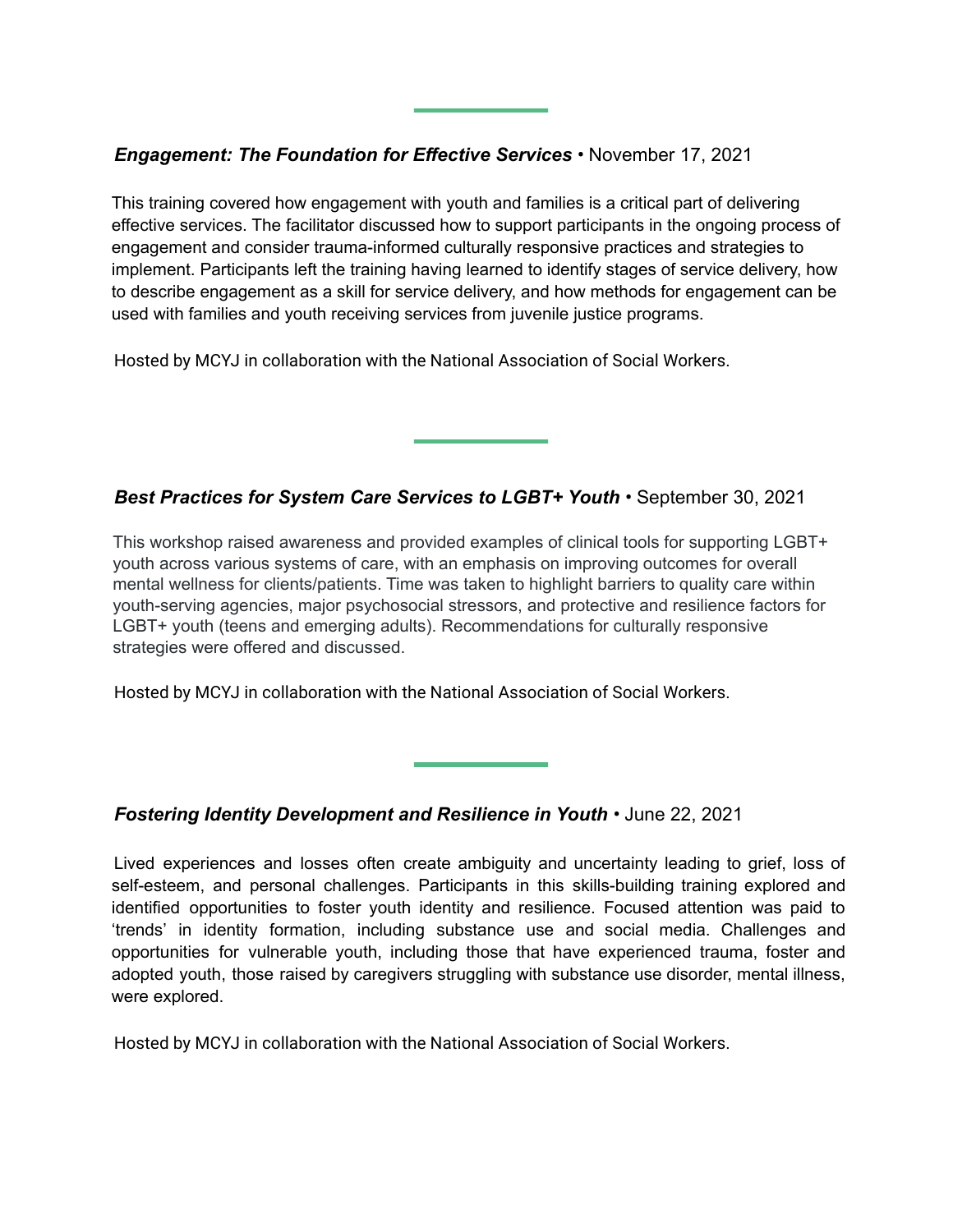## *A Brief Introduction to Motivational Interviewing and the OARS Skills with Youth* **•** May 25, 2021

Motivational Interviewing is an evidence-based and client-centered directive communication style that aims to elicit a client's own motivation for change by paying detailed attention to client language. Nuanced clinician responses to this language evoke the language of change from clients in an atmosphere of compassion and self-efficacy. Participants were introduced to the basic OARS skills of open-ended questions, affirmations, reflections, and summaries.

Hosted by MCYJ in collaboration with the National Association of Social Workers.

*Introduction to Collaborative and Restorative Conflict Management with Youth* **•** March 25, 2021

Nearly every clinical social worker, regardless of whether they work in a hospital, school, or residential facility, will deal in conflict resolution at one point during their career. A proven technique, restorative conflict management is a critical skill to gain and maintain as a social worker. This training explored the restorative conflict management approach to working with youth.

Hosted by MCYJ in collaboration with the National Association of Social Workers.

#### *Ethics and Telehealth: Working with Youth* **•** February 3, 2021

Ethics and legal mandates are more than guiding principles; they serve as the foundation for practice. This seminar provided an overview of the Code of Ethics and laws. At the same time, it also explored the many slippery slopes often present when working with youth, including boundaries and dual roles, social engagement, use of media, confidentiality, etc. Focused attention was given to the changes in the Code of Ethics (2017) and use of telehealth. A model to guide decision-making was explored.

Hosted by MCYJ in collaboration with the National Association of Social Workers.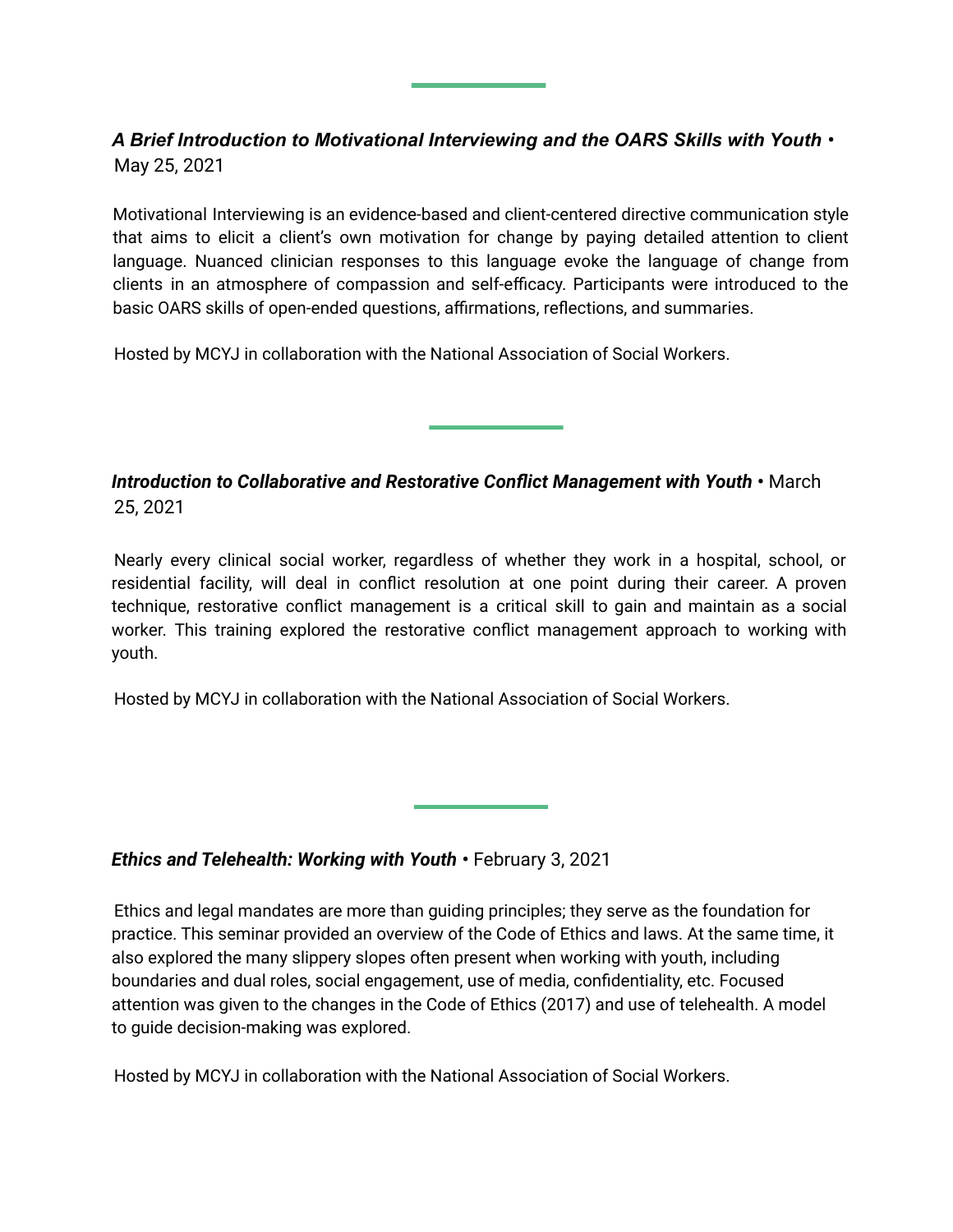## *Working with Justice-Impacted Youth: Building Cultural Competencies Through a Trauma Lens* **•** June 26 and 27, 2020

This was a two-day, in-depth training for professionals and students hoping to work more effectively with justice-impacted youth. We discussed successful strategies for youth engagement, heard directly from adults who had been impacted by the system as youth, and provided participants with an opportunity to learn from, and problem-solve with, local experts.

Hosted by MCYJ in collaboration with the National Association of Social Workers.

## *Using Gender-Based Licensing Variance Requests to Support Transgender and Gender Non-Conforming Youth* **•** April 24, 2020

This webinar training was for juvenile justice and child welfare workers involved in youth placement decision-making and provided specific instruction on the background and use of the gender-based license variance. The training provided a brief introduction to SOGIE terminology, outlined the needs of LGBTQ+ youth, as well as the process for submitting a variance request to house youth in juvenile justice and child welfare settings according to their gender identity to support youth safety and well-being.

Hosted by MCYJ, in partnership with Ruth Ellis Center, Michigan Department of Health and Human Services (MDHSS) Division of Child Welfare Licensing, and Shannan Wilber of National Center for Lesbian Rights (NCLR). **A recording of this training is available here.**

**Working Effectively with Formerly Incarcerated People: Understanding Trauma and Addressing Barriers •** June 20 and 21, 2019

This training was held for social workers, clinicians, case managers, practitioners and anyone else who wanted to learn how to work more effectively with formerly incarcerated adults.

Hosted by MCYJ and the ACLU-MI, in partnership with the National Association of Social Workers.